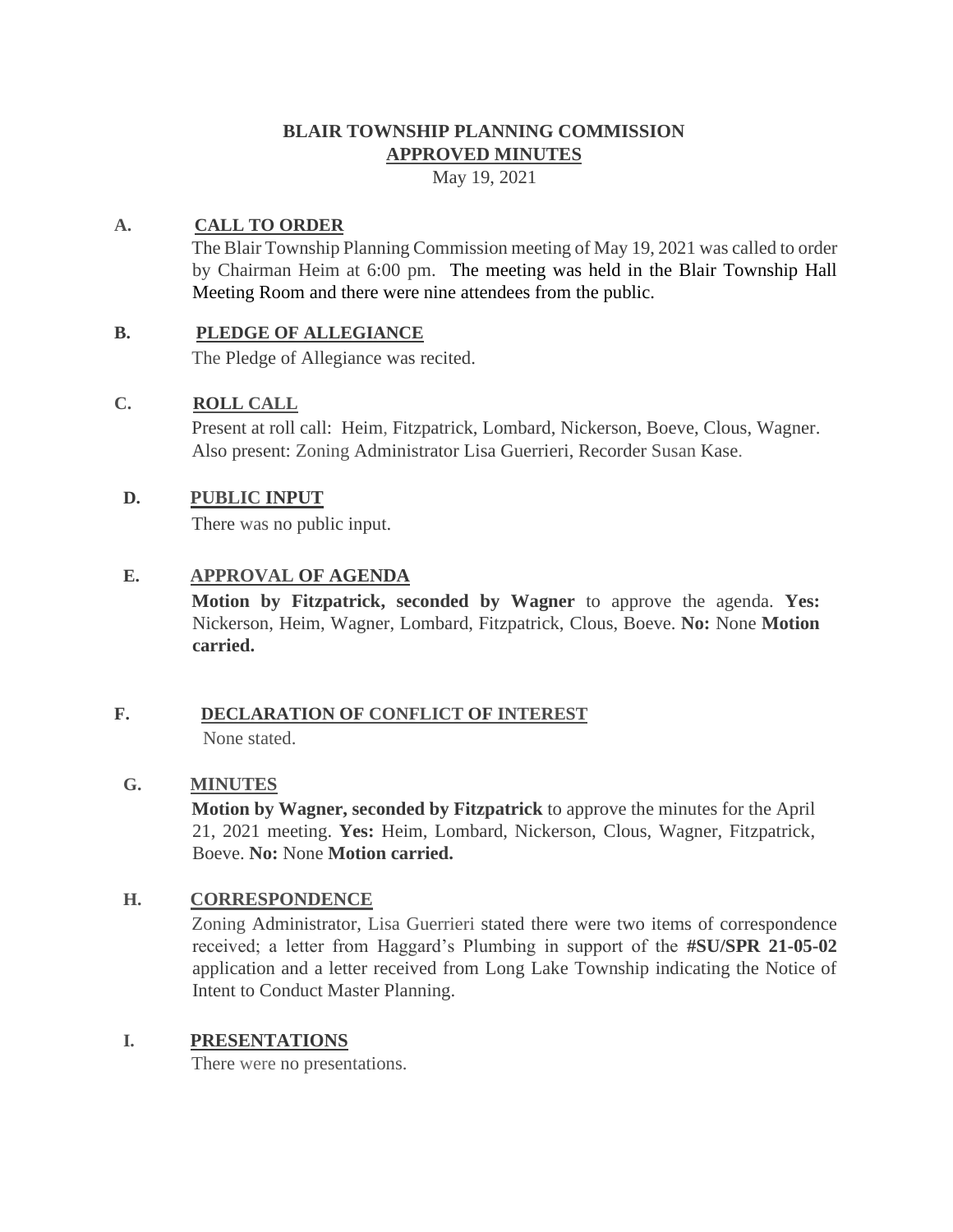## **J. NEW BUSINESS**

**1. Special Use/Site Plan Review Case SU/SPR#21-05-01**: Applicant, Legacy Distillers, Inc. is requesting a Special Use/ Site Plan Review to establish a distilled spirits manufacturing facility in an existing 5,000 SF building at property located at 4207 Eagles Fly South, Traverse City, MI 49685, parcel #28-02-692-020-00.

Chairman Heim stated that the Special Use review will be guided by the Standards of the Ordinance under Section 22.04. The Special Use application will have final approval by the Blair Township Board of Trustees upon recommendation of the Planning Commission to approve the Special Use.

Chairman Heim opened the Public Hearing at 6:05 p.m.

The applicant was represented by Bill Crain of Crain Engineering. Carolyn Weeks, one of the applicants, was also present. Mr. Crain described the site plan that would inhabit Unit 20 of the Stafford Ranch Barns site condominiums, a 50' x 100' structure housing the distilling process inside the building. There are five parking spaces shown on the site plan and there would be two employees. There would be no patrons visiting this site. Chairman Heim asked Lisa Guerrieri for comments from the Staff Report. Lisa stated that the plan is for a distillery only, and that the Tasting Room is in downtown Traverse City. Under Special Use Section 10.04 light manufacturing uses are permitted.

Commissioner Boeve asked if a distillery emits odors. Ms. Weeks said there are no odors. Commissioner Lombard asked what type of grain(s) will be used. Ms. Weeks answered that it is a mash from potatoes, corn, and other grains. Commissioner Wagner asked if there was adequate space from the parking to the street. Bill Crain clarified that the side of the building will have parking.

Jason Tamm, 5447 Curtis Road, Traverse City, MI 49685 addressed the meeting with a question on the waste produced in the distilling process. Ms. Weeks replied that there is not a large waste product created during the distilling process and that it will be contained in tubs. The tubs will remain inside the building.

Chairman Heim closed the Public Hearing at 6:16 p.m.

Chairman Heim opened the discussion to the Commissioners. Commissioner Lombard said he was surprised by the location of a distillery in a storage unit. Mr. Crain stated that Stafford Ranch Barns site condominiums have done a great job with landscaping the property.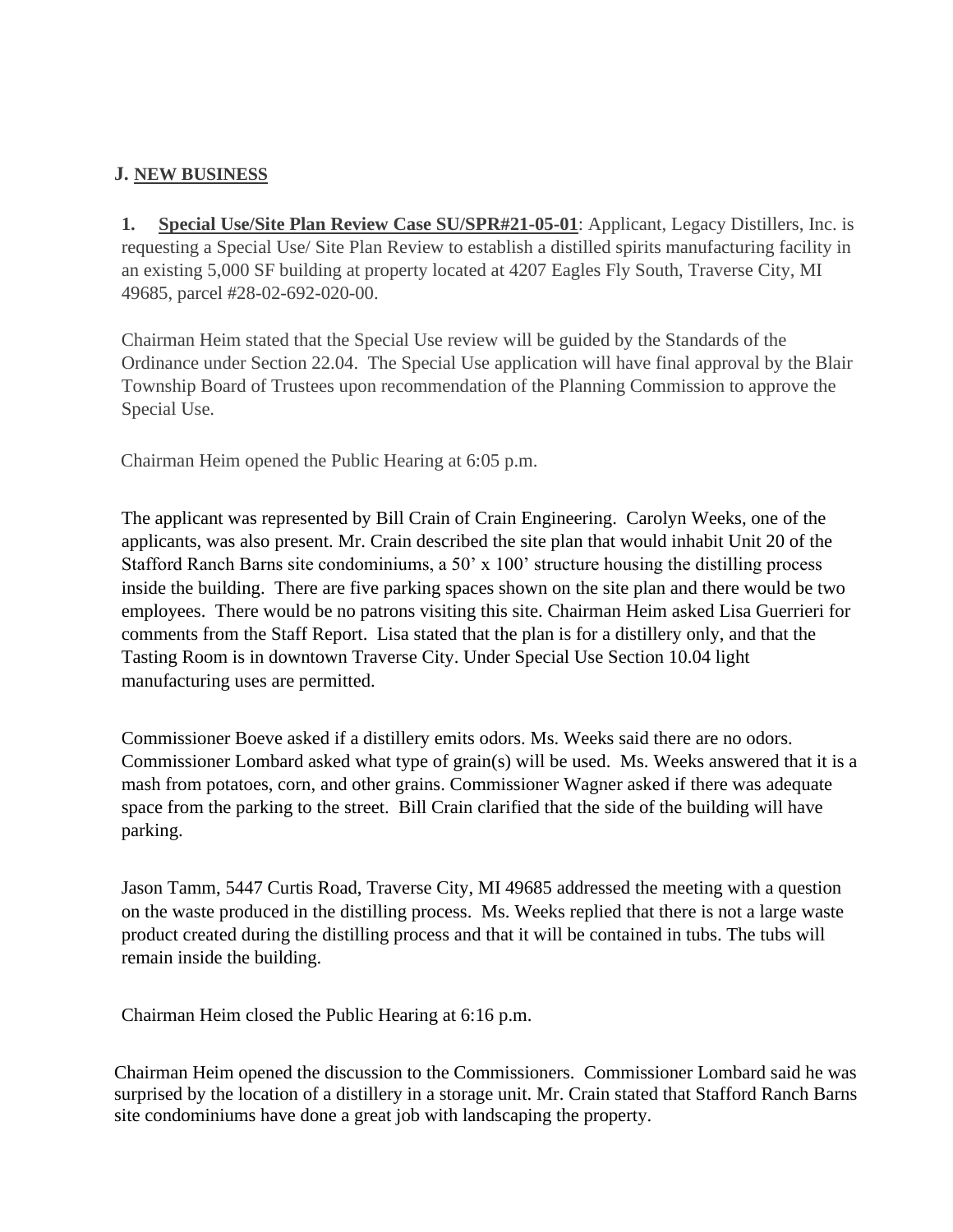Chairman Heim considered the Standards for Approval for the Special Use and referenced them as listed below.

#### **Section 22.04 Standards for Approval**

1. The Planning Commission shall review the particular circumstances and facts related to each proposed special use application in terms of the following standards and requirements and shall make a determination as to whether the use proposed to be developed on the subject parcel meets the following standards and requirements:

a. Will be harmonious with and in accordance with the general objectives of the Master Plan.

b. Will be designed, constructed, operated, and maintained in harmony with the existing and intended character of the general vicinity and the natural environment so that the use will not change the essential character of that area.

c. Will not be hazardous or disturbing to existing or future neighboring uses.

d. Will represent a substantial improvement to property in the immediate vicinity and to the community as a whole.

e. Will be served adequately by essential public services and facilities, such as highways, roads, drainage structures, police and fire protection, and refuse disposal; or the persons or agencies responsible for the establishment of the proposed special use shall be able to provide adequately for such services.

f. Will not create excessive additional requirements at public cost for public facilities and services and will not be detrimental to the economic welfare of the community.

g. Will not involve uses, activities, processes, materials, equipment and conditions of operation that will be detrimental to any persons, property, or the general welfare by reason of excessive smoke, fumes, glare, noise, vibration or odors.

**Motion by Lombard, seconded by Clous** to recommend to the Blair Township Board of Trustees to **approve Case SU #21-05-01** as **presented** because it has met the Standards for Approval as required in Section 22.04 A through G of the Blair Township Zoning Ordinance. **Yes:** Heim, Lombard, Nickerson, Wagner, Clous, Fitzpatrick, Boeve. **No:** None. **Motion carried.** 

Chairman Heim moved on to the Site Plan Review, **#SPR 21-05-01,** for the same applicant. The Standards for Approval are 21.03. Chairman Heim asked if the building is under construction. Mr. Crain confirmed that it is. At present, it is a 50' x 100' box. Legacy Distillers purchased the building. Ms. Weeks said it will have a small office. Commissioner Fitzpatrick asked how many barrels will be used in the distilling process. Ms. Weeks answered that there will be 12 barrels for aging.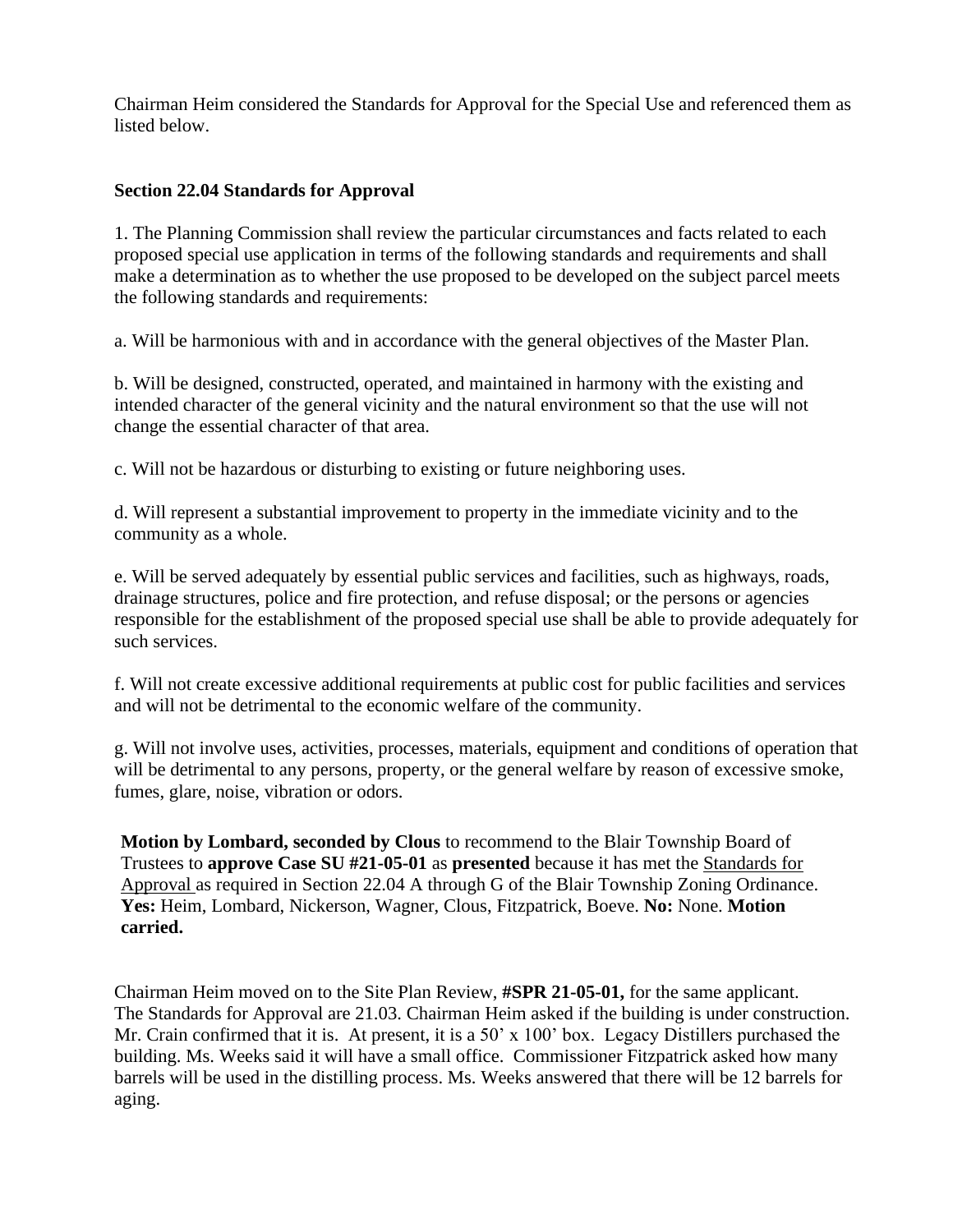Chairman Heim asked the Commissioners to review the Standards for Approval, listed below, before taking further action.

## **Section 21.03 Standards for Approval (Amendment 104-05-08-05, Effective January 29, 2009) A site plan shall be reviewed and approved by the Planning Commission upon finding that the following conditions are met:**

1. That the proposed use will not be detrimental to the adjacent property or the surrounding neighborhood, including properties located in adjacent municipalities.

2. For all roads governed under this Ordinance, there shall be a proper relationship between existing roads and highways and proposed deceleration lanes, service drives, ingress and egress drives, and parking areas to assure the safety and convenience of pedestrian and vehicular traffic. Public roads are not governed by this Ordinance.

3. That buildings, structures, parking areas, utility areas, walls, and fences are so designed and located to minimize the adverse effects of such development on users of such development and occupants of adjacent properties.

4. That any adverse effects of the proposed development and activities which will impact adjoining occupants or owners shall be minimized by appropriate landscaping, fencing, or other screening.

5. That as many natural landscape features as possible are retained, particularly where they provide a barrier or buffer between the development and adjoining properties used for dissimilar purposes, and where they assist in preserving the general appearance of the neighborhood.

6. The proposed development provides for the proper development of public utilities and infrastructure.

7. All buildings or groups of buildings are arranged to permit emergency vehicle access.

8. Site plan approval may be conditioned upon the applicant providing evidence that the necessary permits have been applied for. A land use permit shall not be issued until the Zoning Administrator receives a copy of the required permit(s).

9. The Planning Commission may require additional landscaping, fences, and walls in pursuit of these objectives and same shall be provided and maintained as a condition of the use to which they are appurtenant.

10. The Planning Commission may recommend that escrow money be placed with the Township so as to provide for a marginal service drive equal in length to the frontage of the property involved. Zoning compliance permits shall not be issued until the improvement is physically provided or monies having been deposited with the Township Clerk.

11. Where the Township has adopted a specific area or neighborhood improvement or redevelopment plans and recommendations involving, but not limited to, public rights-of-way, utilities, and storm drainage, parking facilities, building placement, access drives, floor space density allocations, building facade and architectural treatment, no site plan shall be approved unless there is general compliance with such Township Plan.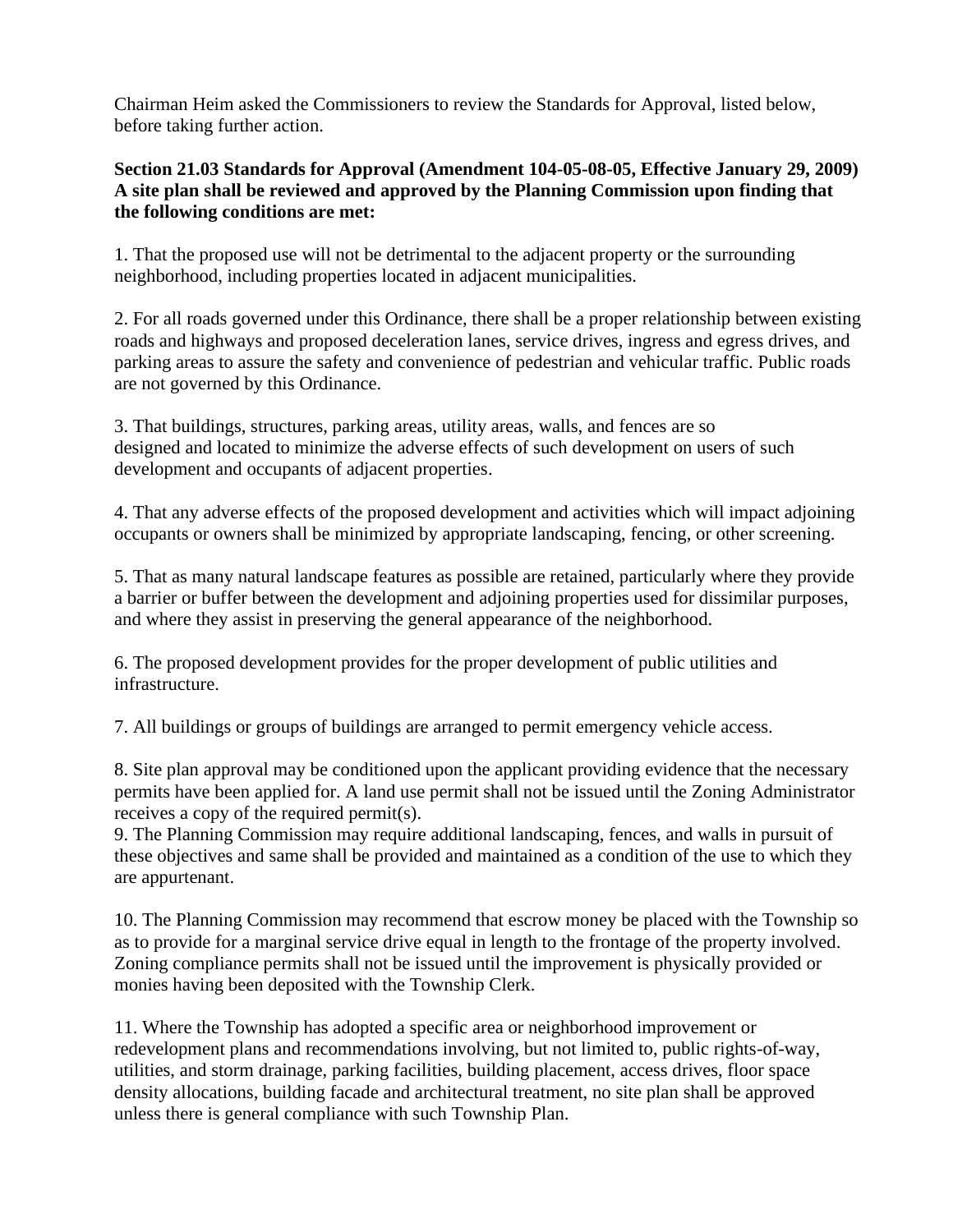**Motion by Fitzpatrick, seconded by Nickerson** to **approve Case SPR #21-05-01** with the following condition: 1, that the Special Use Application is approved by the Blair Township Board of Trustees. The site plan with the condition will have met the Standards for Approval as required in Section 21.03 #1 through #11 and is a use permitted in the Commercial Zoning District of the Blair Township Zoning Ordinance. **Yes:** Heim, Lombard, Nickerson, Wagner, Clous, Fitzpatrick, Boeve. **No:** None **Motion carried.** 

**2. Special Use/Site Plan Review Case # SU/SPR 21-05-02:** The applicant, Silver Lake Building Condo's LLC, is requesting a Special Use/ Site Plan Review to establish a 46-unit commercial storage building development on vacant property located at S. West Silver Lake Road, Traverse City MI 49685, parcel # 28-02-007-033-02, North of US 31 S and South of Curtis Road, Section 7 T26N R11W.

Chairman Heim opened the Public Hearing at 6:26 p.m.

Bill Crain, Crain Engineering, represented the applicants. He described the property as north of the Shell Gas Station and south of Curtis Road. It currently is proposed as 36 units. At present there is no water main, however the water main will be extended from Shooter's. The interior loop of the storage building development will have fire hydrants for emergency services. Each unit will have water and sewer. The plan is for a variety of sizes of storage units to be made available. Storm water control on the property is being planned with the road commission. Landscaping is shown as both new and existing. The property will have a 50 foot setback from West Silver Lake Road.

Commissioner Fitzpatrick asked if the construction will be in phases. Mr. Crain responded that the units on the south side will be built out first and depending on sales the construction will continue. The northern side of the property will require a land division, as the land is currently owned by the Ukrainian Church. The Church will sell the five acres needed to reach the Site Plan total acreage of 10.9 acres.

Chairman Heim reviewed the application and summarized the details per Section 10.04, # 2, Uses permitted by Special Use for Mini Warehouses or Self-Storage facility. The parcel is zoned Commercial, CM; the parcel is 10.9 acres; access to the property is from a paved road; there are 46 proposed buildings of various dimensions with no structure exceeding 5,000 SF; the landscaping is compliant; exterior lighting is compliant; no trash dumpster is required as there is no trash service noted on the site plan; no parking spaces are required. All standards were met per the following.

#### **Section 18.29 Mini-Storage Warehouses**

1. Minimum lot area shall be three (3) acres.

2. The lot shall be accessed from a paved roadway.

3. The minimum distance between self-storage buildings within the same lot shall be fifteen (15) feet, as measured from side to side, or front to rear, or equal to the building height, whichever is greater.

4. A landscape buffer with a minimum width of ten (10) feet shall be provided between the property line and road right-of-ways, adjacent residential uses, or residential zoning districts. The landscaping shall comply with the requirements in Section 16.05.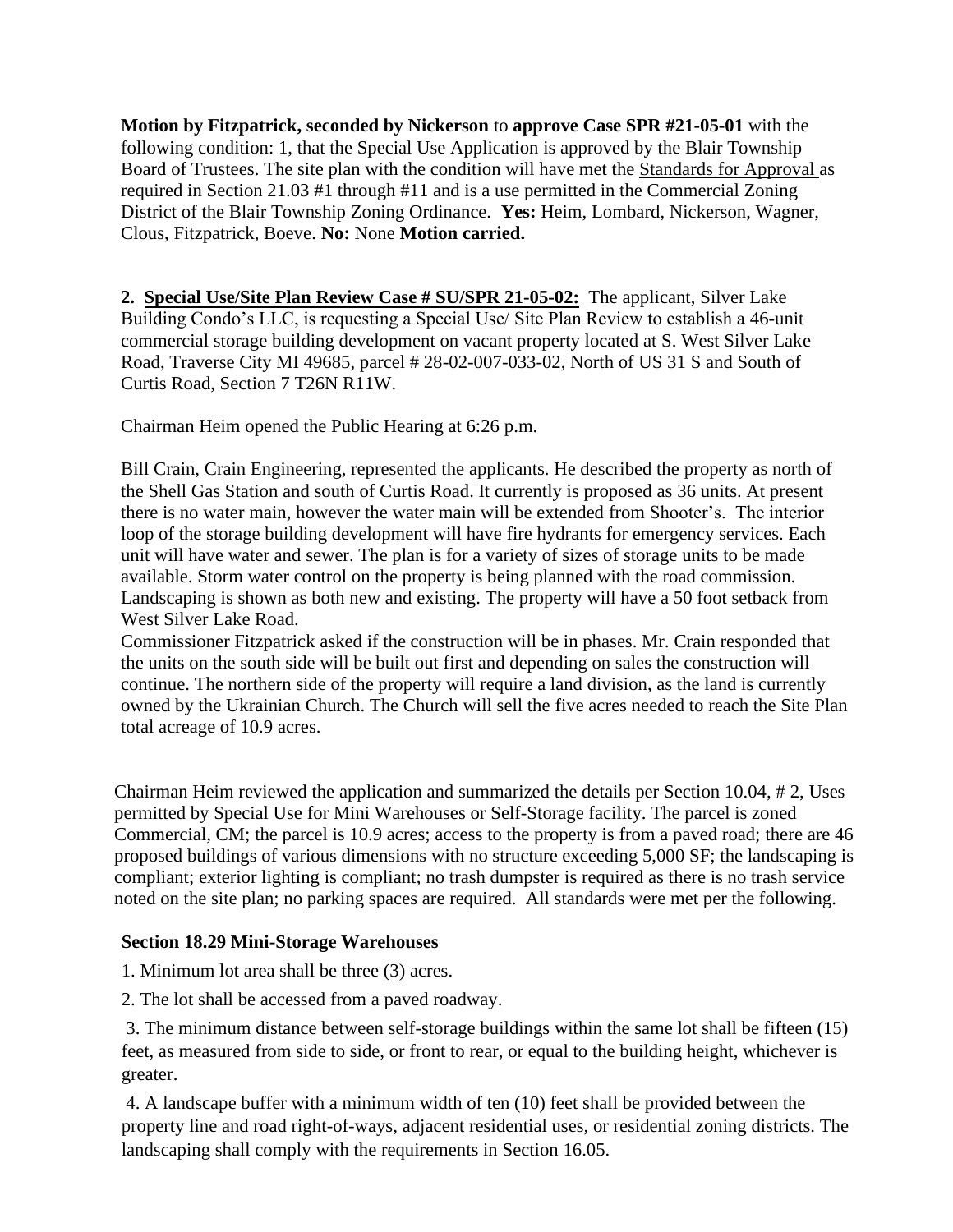5. No structure that houses individual storage units shall exceed five thousand (5,000) square feet in area.

Chairman Heim asked for Public Comment.

Jason Tamm, 5447 Curtis Road, Traverse City, MI 49685 addressed the Commissioners. He stated that in his opinion Blair Township has enough storage units.

Michael O'Brien, 5447 Curtis Road, Traverse City, MI 49685 added that the Planning Commission has received multiple applications over the past two years for storage unit developments. He asked how much storage does Blair Township need. He asked if the community benefits from these types of businesses. He asked about the consequences if these storage units face bankruptcy.

Mary Butler, 5471 Curtis Road, Traverse City MI 49685, stated that she did not understand why Blair Township needs more storage unit developments. She stated that this is a nice property and questioned the loss of open space and trees in the township.

The Commissioners were reminded of the letter from Haggard's Plumbing in support of the application.

The Public Hearing was closed at 6:49 p.m.

Chairman Heim asked for discussion by the Commissioners on this Special Use Application.

Commissioner Lombard reflected on an application from two years ago for a storage unit development that was denied. Lisa Guerrieri stated that per the old Master Plan that application was denied because the area was designated for office and retail businesses. Commissioner Wagner asked if there would be any employees associated with this development. Mr. Crain responded that the condominium association would control the lawn mowing, trash removal and enforcing condo regulations. Commissioner Boeve asked if the prior application was a storage facility. It was a mini-storage facility. This application is a site condominium development, the difference being that the mini-storage facility is leased, and the site condominiums are sold.

Chairman Heim asked for action on the Special Use application with regards to the following Standards for Approval.

#### **Section 22.04 Standards for Approval**

1. The Planning Commission shall review the particular circumstances and facts related to each proposed special use application in terms of the following standards and requirements and shall make a determination as to whether the use proposed to be developed on the subject parcel meets the following standards and requirements:

a. Will be harmonious with and in accordance with the general objectives of the Master Plan.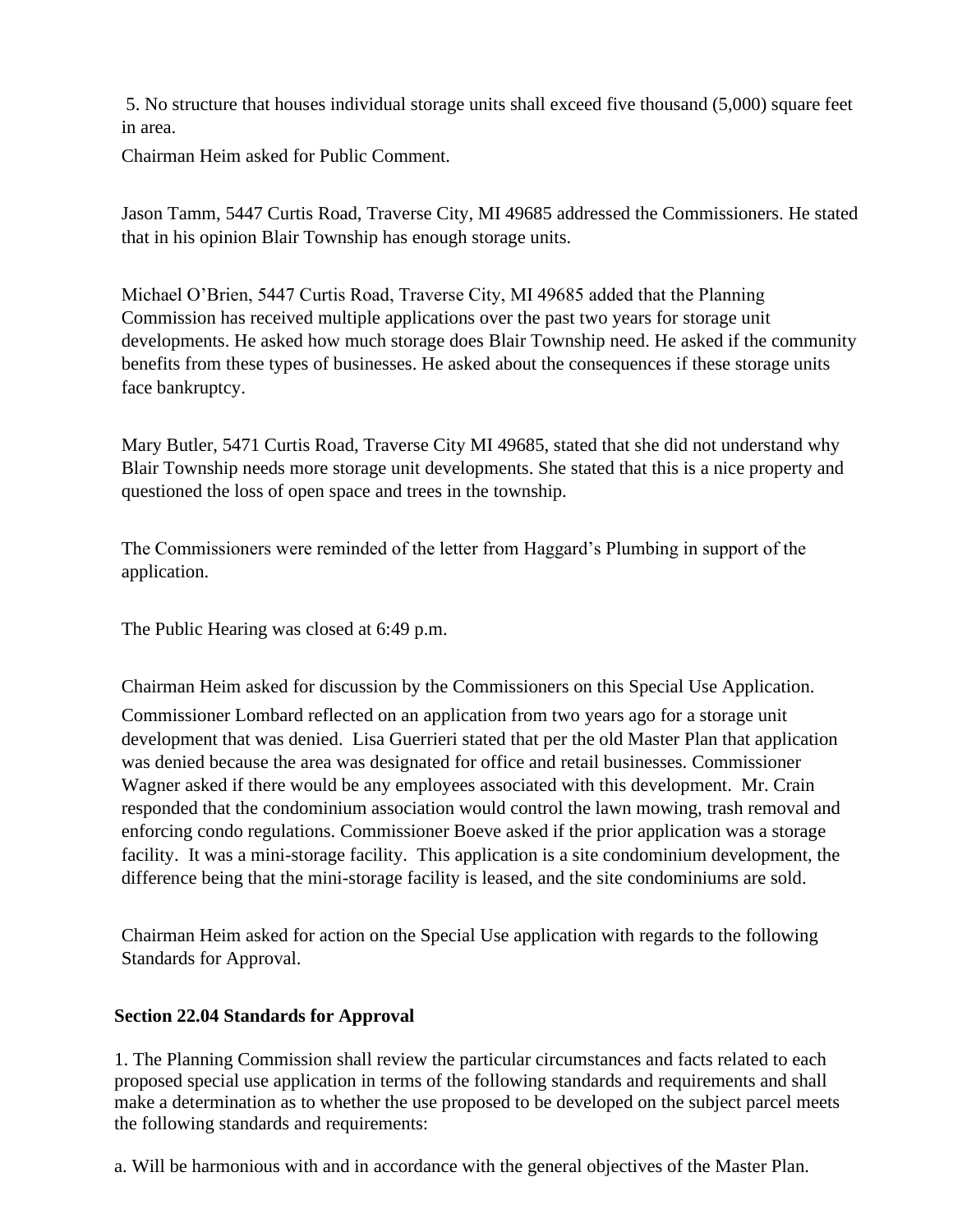b. Will be designed, constructed, operated, and maintained in harmony with the existing and intended character of the general vicinity and the natural environment so that the use will not change the essential character of that area.

c. Will not be hazardous or disturbing to existing or future neighboring uses.

d. Will represent a substantial improvement to property in the immediate vicinity and to the community as a whole.

e. Will be served adequately by essential public services and facilities, such as highways, roads, drainage structures, police and fire protection, and refuse disposal; or the persons or agencies responsible for the establishment of the proposed special use shall be able to provide adequately for such services.

f. Will not create excessive additional requirements at public cost for public facilities and services and will not be detrimental to the economic welfare of the community.

g. Will not involve uses, activities, processes, materials, equipment and conditions of operation that will be detrimental to any persons, property, or the general welfare by reason of excessive smoke, fumes, glare, noise, vibration or odors.

**Motion by Lombard, seconded by Nickerson** to recommend to the Blair Township Board of Trustees to **approve Case SU #21-05-02** as **presented** because it has met the Standards for Approval as required in Section 22.04 A through G of the Blair Township Zoning Ordinance. **Yes:** Heim, Lombard, Nickerson, Wagner, Clous, Fitzpatrick, Boeve. **No:** None. **Motion carried.** 

The Site Plan Review for Case **SPR# 21-05-02** was next. Chairman Heim asked for feedback from the Commissioners on any Standards not met for the Site Plan Review, per the following:

## **Section 21.03 Standards for Approval (Amendment 104-05-08-05, Effective January 29, 2009) A site plan shall be reviewed and approved by the Planning Commission upon finding that the following conditions are met:**

1. That the proposed use will not be detrimental to the adjacent property or the surrounding neighborhood, including properties located in adjacent municipalities.

2. For all roads governed under this Ordinance, there shall be a proper relationship between existing roads and highways and proposed deceleration lanes, service drives, ingress and egress drives, and parking areas to assure the safety and convenience of pedestrian and vehicular traffic. Public roads are not governed by this Ordinance.

3. That buildings, structures, parking areas, utility areas, walls, and fences are so designed and located to minimize the adverse effects of such development on users of such development and occupants of adjacent properties.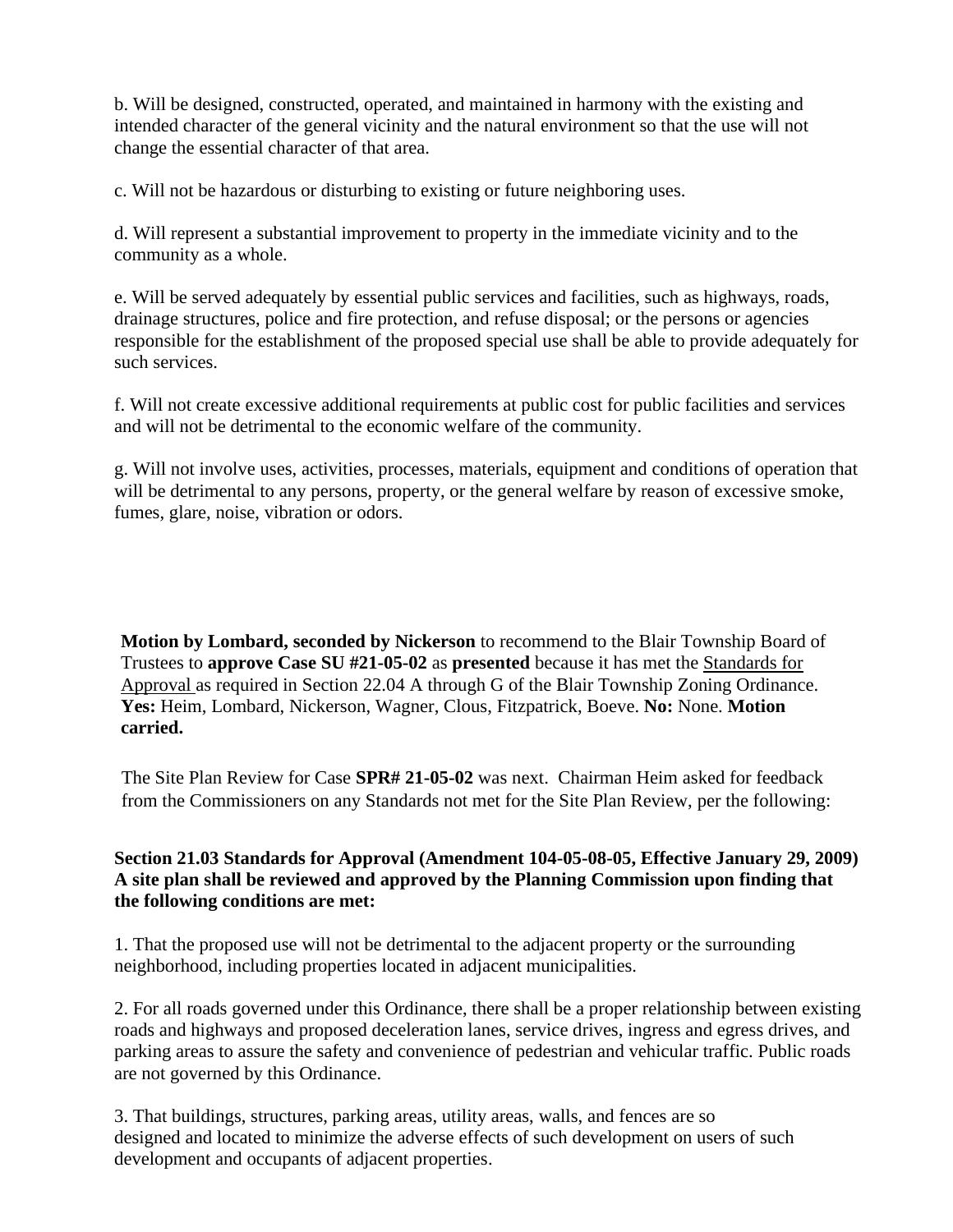4. That any adverse effects of the proposed development and activities which will impact adjoining occupants or owners shall be minimized by appropriate landscaping, fencing, or other screening.

5. That as many natural landscape features as possible are retained, particularly where they provide a barrier or buffer between the development and adjoining properties used for dissimilar purposes, and where they assist in preserving the general appearance of the neighborhood.

6. The proposed development provides for the proper development of public utilities and infrastructure.

7. All buildings or groups of buildings are arranged to permit emergency vehicle access.

8. Site plan approval may be conditioned upon the applicant providing evidence that the necessary permits have been applied for. A land use permit shall not be issued until the Zoning Administrator receives a copy of the required permit(s).

9. The Planning Commission may require additional landscaping, fences, and walls in pursuit of these objectives and same shall be provided and maintained as a condition of the use to which they are appurtenant.

10. The Planning Commission may recommend that escrow money be placed with the Township so as to provide for a marginal service drive equal in length to the frontage of the property involved. Zoning compliance permits shall not be issued until the improvement is physically provided or monies having been deposited with the Township Clerk.

11. Where the Township has adopted a specific area or neighborhood improvement or redevelopment plans and recommendations involving, but not limited to, public rights-of-way, utilities and storm drainage, parking facilities, building placement, access drives, floor space density allocations, building facade and architectural treatment, no site plan shall be approved unless there is general compliance with such Township Plan.

Chairman Heim asked for action on the Site Plan Review application.

**Motion by Fitzpatrick, seconded by Clous** to **approve Case SPR #21-05-02** with the following condition: 1, that the Special Use Application is approved by the Blair Township Board of Trustees. The site plan with the condition will have met the Standards for Approval as required in Section 21.03 #1 through #11 and is a use permitted in the Commercial Zoning District of the Blair Township Zoning Ordinance. **Yes:** Heim, Lombard, Nickerson, Wagner, Clous, Fitzpatrick, Boeve. **No:** None **Motion carried.** 

**3. Discussion on proposed Ordinance Amendments -** to discuss accessory wall height and storage units.

## **Proposed Change: Accessory Wall Height**

**Section 16.01 Accessory Structure, Paragraph 5**. The Commissioners discussed the attributes of two proposed paragraphs, the first paragraph leaving the height undefined and the second paragraph defining the maximum height of sixteen (16) feet. Commissioner Clous preferred the first paragraph draft as it does not define the height. Commissioner Nickerson modified the second paragraph draft to read eighteen (18) feet.